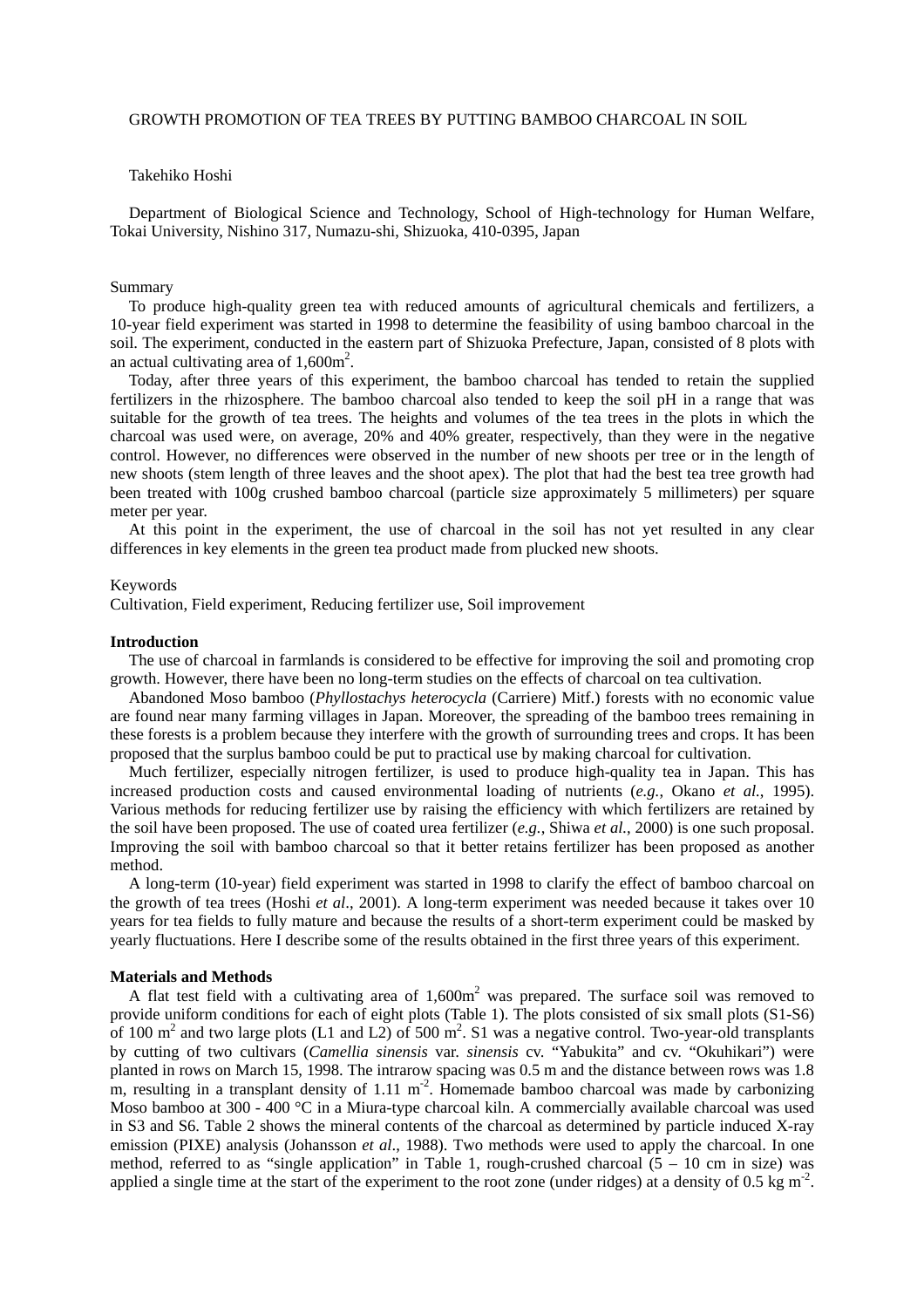In the other method, referred to as "annual application", finely crushed charcoal (5 mm in size) was applied annually in the spring in furrows at a density of 0.1 kg  $m^2 y$ <sup>-I</sup>. The amounts of fertilizer (N, P, and K) each plot received during the first 3 years are shown in Table 3. The fertilizer use in each plot differed slightly because of the use of different kinds of composite fertilizers (organic, inorganic, etc.).

|                |           | <b>Testing</b>            | Primary    | Charcoal use           |                                          |                          |
|----------------|-----------|---------------------------|------------|------------------------|------------------------------------------|--------------------------|
| Plot           | Cultivar  | Area<br>(m <sup>2</sup> ) | fertilizer | Origin                 | Quantity of dose<br>$(\text{kg m}^{-2})$ | Application              |
| S <sub>1</sub> | Yabukita  | 100                       | Inorganic  |                        | -                                        | $\overline{\phantom{0}}$ |
| S <sub>2</sub> | Okuhikari | 100                       | Inorganic  | Bamboo $(H)$           | 0.5                                      | Single                   |
| S <sub>3</sub> | Yabukita  | 100                       | Inorganic  | Bamboo $(P)$           | 0.1                                      | Annual                   |
| S <sub>4</sub> | Yabukita  | 100                       | Organic    | Bamboo (H)             | 0.1                                      | Annual                   |
| S <sub>5</sub> | Yabukita  | 100                       | Organic    | Bamboo (H)             | 0.5                                      | Single                   |
| S <sub>6</sub> | Yabukita  | 100                       | Inorganic  | ***<br>Wood pulp waste | 0.6                                      | Single                   |
| L1             | Yabukita  | 500                       | Inorganic  | Bamboo (H)             | 0.1                                      | Annual                   |
| L2             | Yabukita  | 500                       | Inorganic  | Bamboo (H)             | 0.5                                      | Single                   |

Table 1. Specifications of the plots.

\*: Homemade Moso bamboo charcoal. \*\*: Commercial bamboo charcoal.

\*\*\*: Commercial processing charcoal added fertilizer (N:P:K = 1.59%:2.14%:2.02%).

Table 2. Mineral contents of homemade Moso bamboo charcoal as determined by PIXE analysis.

| Element       | Mg                    | ມ             |                          | ັ      |                       |         |        |      |
|---------------|-----------------------|---------------|--------------------------|--------|-----------------------|---------|--------|------|
| 'ppm          | 2240.57               | 8001.22       | 301<br>.39               | 344.83 | 2413.60               | 4299.80 | 480.46 | 5.43 |
| Element       | Mn                    | Fe            | Ni                       |        | ∠n                    | Br      | Rb     | Sı   |
| ppm           | 20.29                 | つち ちつ<br>ر رے | $\overline{\phantom{0}}$ | 0. I J | .85<br>$\overline{ }$ | 2.62    | . 94   | 5.50 |
| $\sim$ $\sim$ | $\sqrt{2}$ $\sqrt{2}$ |               | $\mathbf{r}$             |        | $\mathbf{v}$          |         |        |      |

Standard element: Pd (1000 ppm) PIXE: Particle induced X-ray emission

| Plot                         | S <sub>1</sub> |     |     | S <sub>2</sub> |     |     | S <sub>3</sub> |     |     | S4  |     |     |
|------------------------------|----------------|-----|-----|----------------|-----|-----|----------------|-----|-----|-----|-----|-----|
| Element (g m                 | N              | P   | K   | N              | P   | K   | N              | P   | K   | N   | P   | K   |
| Before planting              | 132            | 440 | 176 | 132            | 440 | 176 | 132            | 440 | 176 | 139 | 413 | 176 |
| 1998                         | 64             | 43  | 43  | 64             | 43  | 43  | 64             | 43  | 43  | 43  | 43  | 43  |
| 1999                         | 66             | 50  | 52  | 66             | 50  | 52  | 66             | 50  | 52  | 66  | 56  | 58  |
| 2000                         | 64             | 46  | 52  | 64             | 46  | 52  | 64             | 46  | 52  | 64  | 46  | 52  |
| Plot                         | S <sub>5</sub> |     |     | S <sub>6</sub> |     |     | L1             |     |     | L2  |     |     |
| Element $(g \text{ m}^{-2})$ | N              | P   | K   | N              | P   | K   | N              | P   | K   | N   | P   | K   |
| Before planting              | 139            | 413 | 176 | 142            | 385 | 188 | 133            | 387 | 176 | 133 | 387 | 176 |
| 1998                         | 43             | 43  | 43  | 43             | 43  | 43  | 65             | 43  | 43  | 64  | 43  | 42  |
| 1999                         | 66             | 56  | 58  | 66             | 56  | 58  | 31             | 23  | 24  | 30  | 23  | 23  |
| 2000                         | 64             | 46  | 52  | 64             | 46  | 52  | 41             | 29  | 32  | 41  | 29  | 32  |

Table 3. Amount of fertilizer applied to the eight plots.

 To measure soil pH, dry soil was mixed with 2.5 times it weight of distilled water. The water was filtered and measured with a pH-meter. Soil electric conductivity (E.C.) was measured with an E.C. meter using soil solution that had been filtered 5 times. The numbers of bacteria, fungi and yeast in the soil were counted by the plate dilution method. Four indices were used to measure tea tree growth: tree height, tree volume, and number of new shoots per tree and shoot length (stem length from node of the third leaf to the shoot apex). To determine water content, total nitrogen content and fiber content in new shoots, shoots were picked and analyzed with a near infrared spectroscope (Hara *et al*., 1994). Total ascorbic acid and caffeine contents in new shoot were determined by HPLC, glutamic acid and theanine contents were determined with an automatic amino acid analyzer, and tannin content was determined by the Folin-Denis method.

# **Results and Discussion**

Soil pH and E.C. Figure 1 shows the soil pH and E.C. in each of the eight plots on December 30, 1998 and June 30, 1999. The soil pH values of the plots that had charcoal in the soil were 1 to 1.5 pH units lower than the pH in the control plot (S1) and were close to the range suitable for tea tree growth (pH 4.0-5.0). The E.C. values in the charcoal plots were higher than the value in the control plot. This was thought to be due to the charcoal in the soil retaining components of the fertilizer salts, because the testing conditions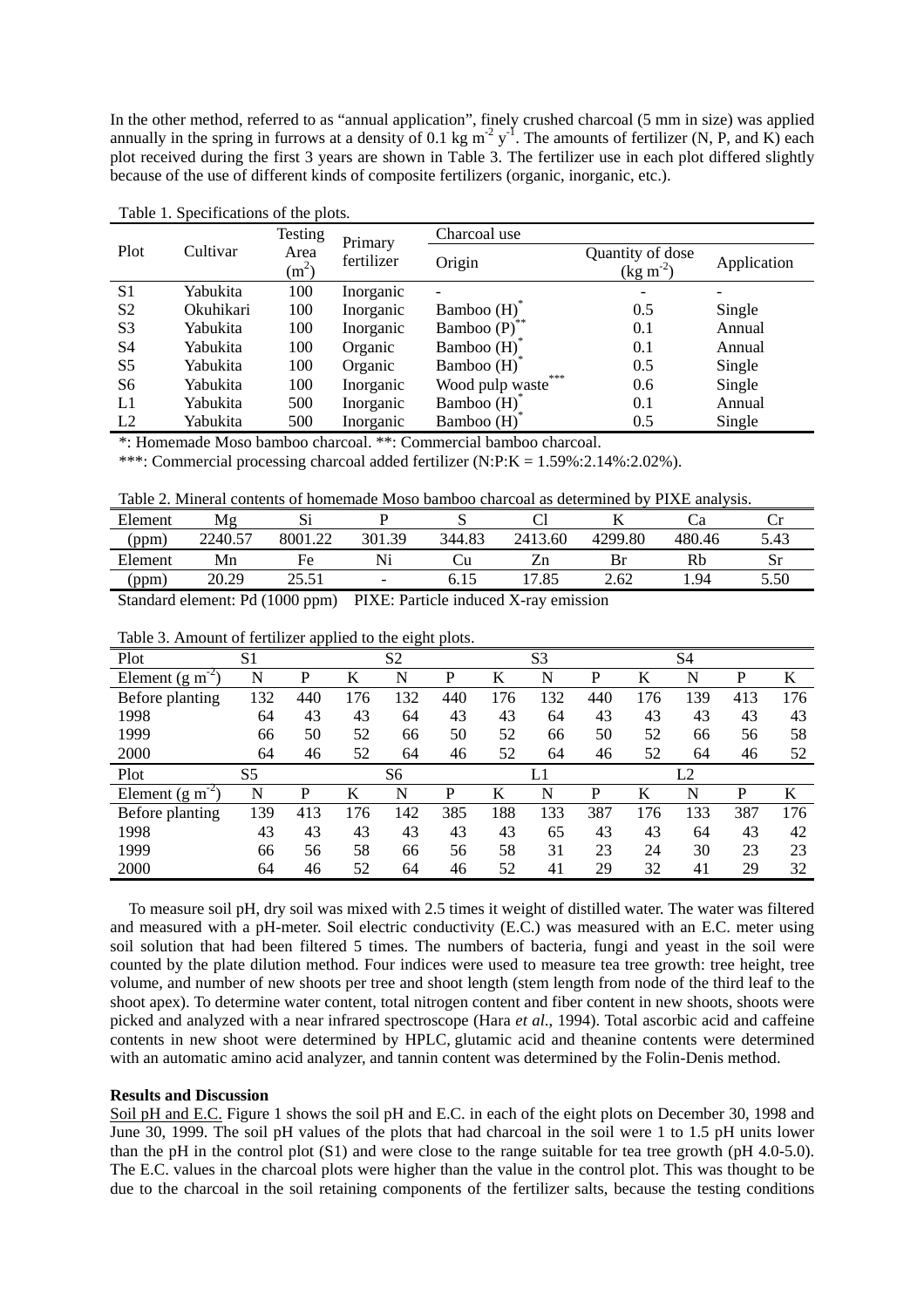except for the charcoal use were almost the same in each plot. No differences in the numbers of bacteria, fungi and yeast in the soil were observed among the plots.



Fig. 1. Soil pH and E.C. in each plot. Boxes represent means ( $n = 15$  for each of S1 to S6,  $n = 45$  for L1 and L2) and error bars represent  $\pm$  standard deviation.

| Table 4. Tea tree growth in each plot. |  |  |  |  |
|----------------------------------------|--|--|--|--|
|----------------------------------------|--|--|--|--|

| Plot           | Tree height       | Tree volume           | Number of new shoots       | Shoot length  |
|----------------|-------------------|-----------------------|----------------------------|---------------|
|                | (cm)              | $(10^3 \text{ cm}^3)$ | $(\text{shots tree}^{-1})$ | (cm)          |
| S1 (control)   | $68.6 \pm 16.3$   | $304 \pm 160$         | $25.3 \pm 6.1$             | $3.4 \pm 1.0$ |
| S <sub>2</sub> | $86.4 \pm 12.4*$  | $306 \pm 85$          | $19.3 \pm 5.3$             | $3.7 \pm 0.8$ |
| S <sub>3</sub> | $83.1 \pm 12.0^*$ | $482 + 175*$          | $23.0 \pm 6.6$             | $3.7 \pm 0.8$ |
| S <sub>4</sub> | $93.9 \pm 10.5^*$ | $593 + 187*$          | $24.1 \pm 5.2$             | $3.5 \pm 0.9$ |
| S <sub>5</sub> | $96.5 \pm 11.5^*$ | $580 \pm 188$ *       | $24.0 \pm 5.3$             | $3.5 \pm 0.8$ |
| S6             | $86.1 \pm 8.7^*$  | $439 + 153*$          | $26.2 \pm 6.4$             | $3.5 \pm 0.8$ |
| L1             | 91.1 $\pm$ 9.6*   | $533 \pm 175$ *       | $25.6 \pm 7.4$             | $3.7 \pm 0.9$ |
| L2             | $83.8 \pm 13.8^*$ | $471 \pm 171$ *       | $25.1 \pm 9.2$             | $3.9 \pm 0.9$ |
| Year/Month     | 2000/11           | 2000/11               | 2000/9                     | 2000/9        |

Fifteen samples were used for S1 to S6, and 45 samples were used for L1 and L2. Values show means ± standard deviation. \* indicates significance at 5% level.





Boxes represent means ( $n = 15$  for each of S1 to S6,  $n = 45$  for L1 and L2) and error bars represent  $\pm$  standard deviation.